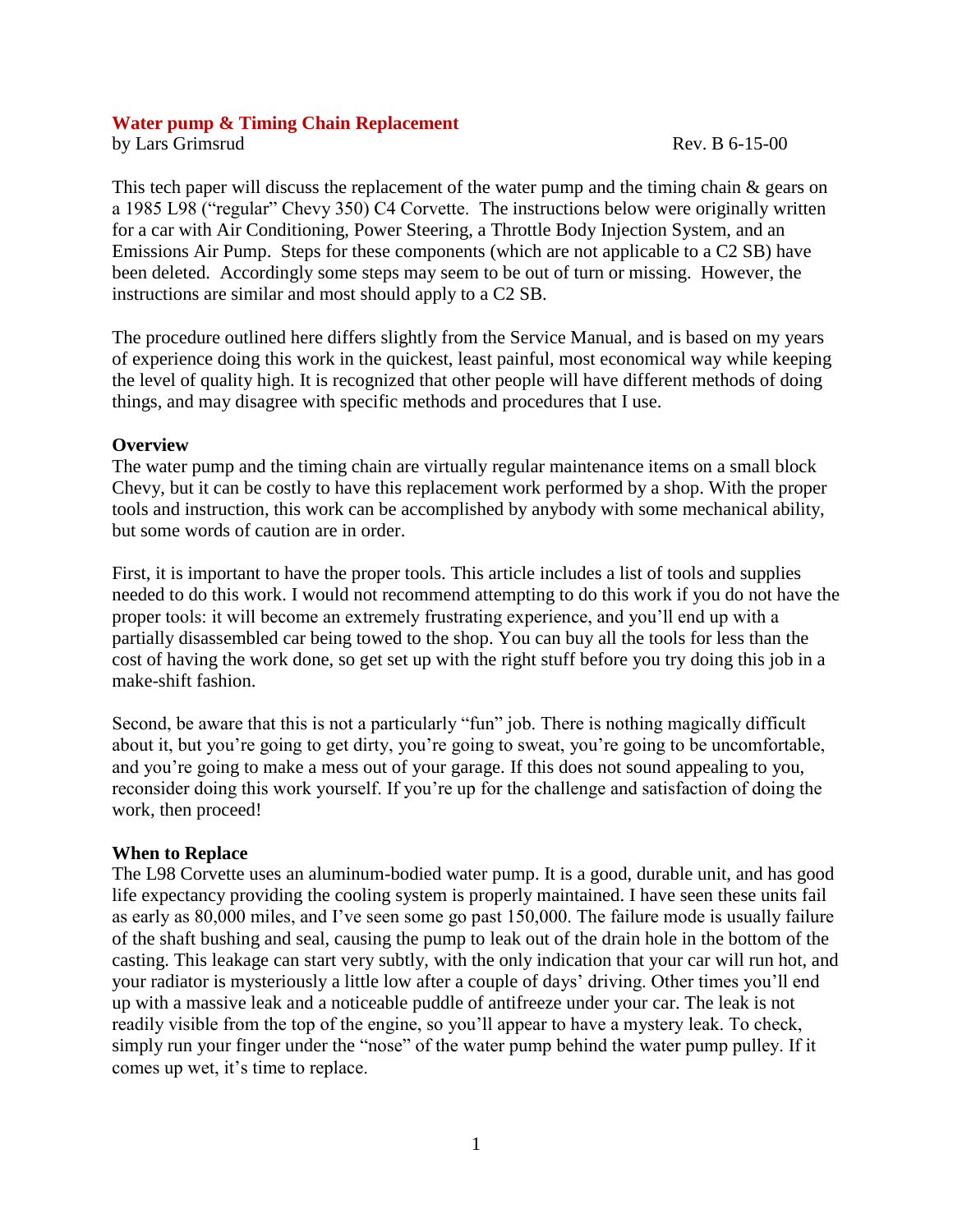Timing chains gradually deteriorate. The force required to turn the camshaft, which in turn is connected to the distributor and the oil pump, gradually "stretches" the timing chain over time. As the chain stretches, the camshaft timing becomes retarded. This causes a loss of low-rpm throttle response and low-end torque. If the situation is allowed to go on, the chain will eventually become so slack that it will jump one or several teeth on the cam gear. At best, this will cause a dramatic loss of power with backfiring up through the induction system. At worst, this will cause valve-to-piston interference, and will trash your engine. For this reason, it is best to replace your timing chain and gears as a preventative maintenance step, before the chain goes too slack.

You can check the total amount of slack in your chain very easily without disassembling the engine. Since the distributor is connected directly to the camshaft, you can actually "see" the backlash in the valve train like this:

- Pop your distributor cap off.
- Put a socket, short extension, and a ratchet on the harmonic balancer bolt.
- Turn the crank just enough in one direction so that the rotor starts to move. Stop.
- Scratch a mark on your harmonic balancer or harmonic balancer pulley at the timing mark plate.
- Now slowly turn the crank the opposite direction while observing the rotor. As soon as the rotor starts to move, stop. Note how many degrees the crank has moved. This is how much slop you have in your chain.
- Divide the number by two, and this is how many degrees retarded your cam is running.

Retarding your cam by 2 degrees will noticeably affect performance. If you're running twice that amount, you're getting pretty close to jumping a gear. Most small block Chevys will not jump the gear before 120,000 miles (but I've seen exceptions), but will see a performance improvement by changing the chain at about 90,000. In other words, when your water pump goes out, it's probably time to change the chain, too.

# **The Difficult Part**

Right off the bat, let me tell you what the difficult part is. Chevy presses their harmonic balancers and their crankshaft timing gears onto the crank snout. They can be a bear to pull off, especially when you're working with the engine in the car. I will talk about the technique and tools needed to do this as easily as possible, but be aware that it is not a pleasant process. All other aspects of doing this work are very straight forward and relatively simple.

Tools and Equipment Required. As a minimum, you will need the following tools:

- Full set of 1/2" drive sockets, standard, with ratchet, extensions and breaker bar
- Full set of  $3/8$ " drive sockets, standard and metric, deep & regular, ratchet & extensions
- $\bullet$  1/2" to 3/8" adapter so you can use your 1/2" drive ratchet on your 3/8" drive sockets
- Flat bladed screwdrivers of various lengths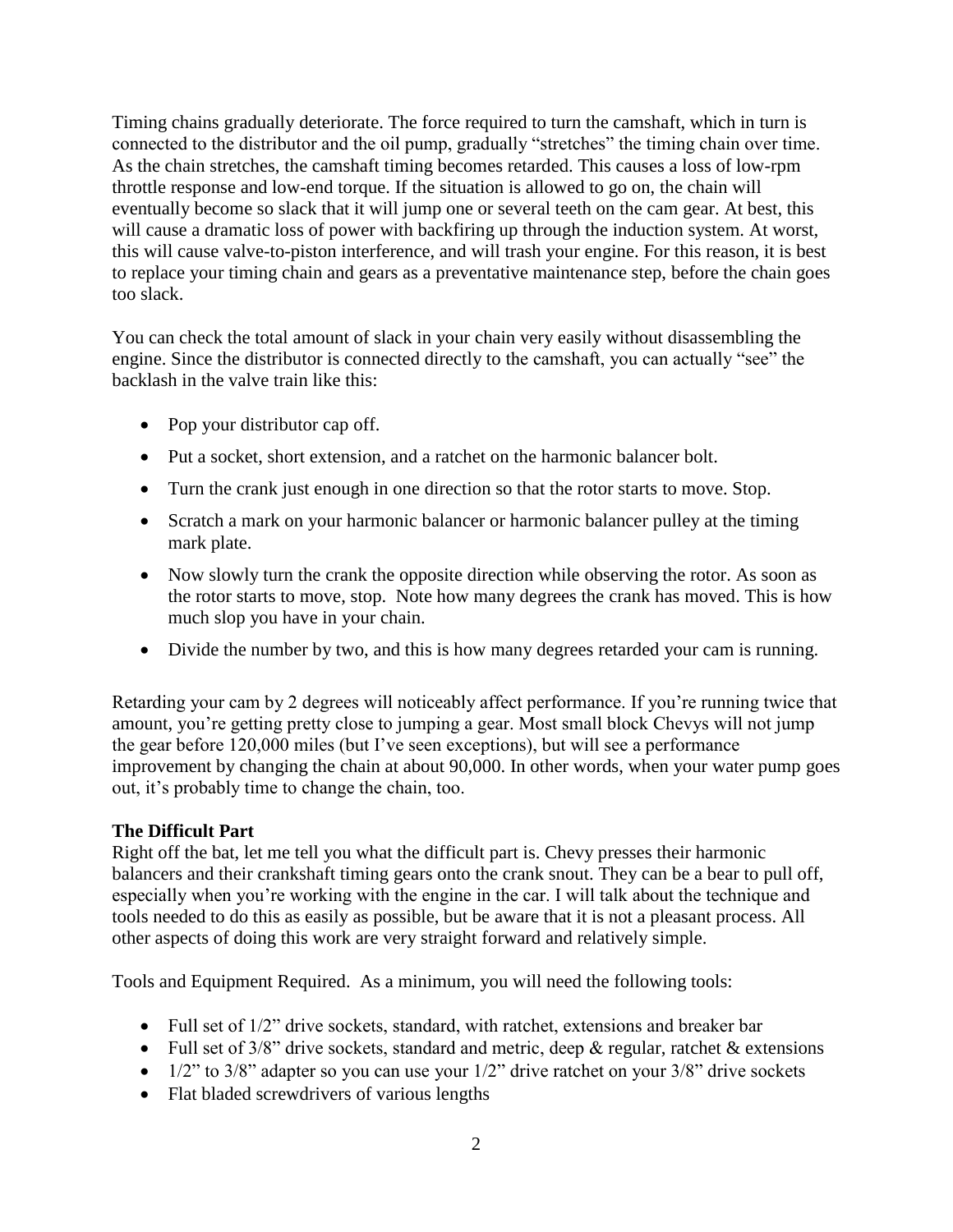- Set of Torx wrenches
- Combination wrenches:13mm, 4mm,  $1/2$ ",  $9/16$ ",  $15/16$ "
- Flare nut wrench ("Lion Wrench")  $5/8$ "
- Regular & needle nosed pliers
- Big hammer
- Sharp chisel
- Torque Wrench
- Harmonic Balancer Puller set (See note and description on this)
- Drain pan
- Razor blade
- Rags
- Silicone sealant
- 2 gal. Antifreeze
- Water pump
- $\bullet$  Timing chain & gear set
- Gasket set for timing chain R&R
- Bag of kitty litter ("Floor Dri")
- Drop light
- Teflon Pipe Thread Tape
- Assembly Lube (like Lubriplate or equivalent)
- Timing light

Optional, but recommended and useful, tools: A cheap 1/2" drive socket set, like the ones you can buy from Harbor Freight, Tool King, etc. with the big "Made in Taiwan" sticker on it. I never use these sockets as "sockets." You use them as special spacers and backing rings to press things on and off and to hammer on and beat on. When you're through using them for this job, they work GREAT for pressing out A-arm bushings, Rear End bushings, alternator bearings, and anything else you can think of. You gotta' get one of these.

A note regarding the Balancer Puller Set: The puller set consists of a forged, finger-shaped center plate that has a large-diameter, center bolt running through it. This center bolt typically has a tapered, swivel end-piece on it that presses against the crankshaft. The harmonic balancer is connected to the finger-shaped center plate using 3 bolts typically provided in the set. All of the sets that I have seen have a center bolt which is too long to fit onto the front of the Corvette balancer and still be able to get a wrench onto the bolt without hitting the fan/radiator. I have solved this problem by having a friend with a lathe cut my puller's center bolt down to 3.25" total length, and re-machining the tapered end that slips into the swivel end piece. Modifying your puller to this configuration will greatly ease the job, and will keep you from having to pull the fan, shroud, and radiator out of the car. It would be worth your while to do this mod, even if you had to hire someone at a machine shop to do the work for you.

### **General tips:**

This procedure typically takes about 4 hours from start to finish on a C4. Keep your work area clean and organized. Lay a clean towel out on by the car or on an adjacent workbench. As each bolt, screw, nut and component is removed, lay the part out carefully on the towel. When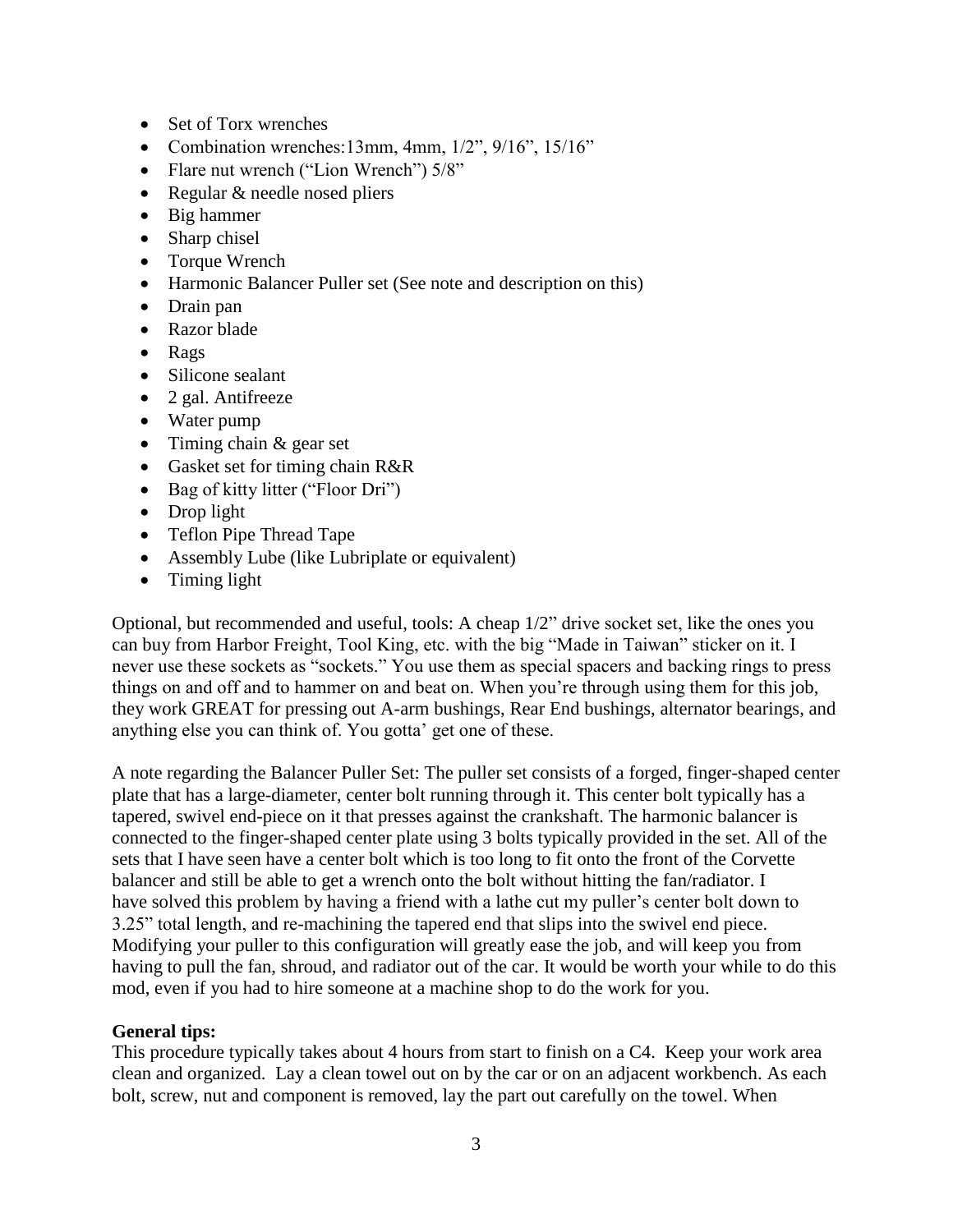possible, put screws back into the holes that they came out of after the component is removed.

## **Step-by-Step:**

- Park the car on a level surface.
- Remove Air Cleaner.
- Drain the engine coolant.
- Remove the upper radiator hose.
- Before removing the serpentine belt, break loose the water pump pulley attach bolts. The belt, being in place, will keep the pulley from turning as you break the bolts loose. Put a box wrench on the bolts and give the wrench a few sharp whacks with your hammer to break them loose.
- Using a 1/2" drive ratchet inserted into the serpentine belt tensioner (located just underneath the A/C compressor), take the tension off the belt and slip the belt off the A/C compressor pulley. Release the tensioner and remove the belt.
- Remove the water pump pulley.
- Release the pressure on the fuel system. There is a pressure port on the engine fuel rail on the passenger side of the engine towards the rear of the rail. Either put a big rag under the port to catch the fuel as you depress the Schraeder Valve and relieve pressure, or hook up an Air conditioning Charging Hose to the port and allow the fuel to flow into a can. Also, remove your gas cap: pressure in the tank caused by a warm day will cause fuel to be pushed out of the tank and to the engine.
- Make sure that your gas cap is removed and that pressure has been relieved on the fuel rail. Place a rag under the fuel line fittings at the fuel rail. Using your 5/8" Flare Nut Wrench, loosen and disconnect the fuel supply and fuel return lines at the rail. Be careful not to lose or damage the "O"-ring seals attached to the ends of the fuel lines.
- Remove the lower radiator hose and the one heater hose from the water pump.
- Remove the 4 water pump bolts. You'll need a deep socket on the passenger side. Note that the two studded bolts on the passenger side are different lengths: lay them on your clean towel in such a way that you'll remember which one goes where. Remove the water pump.
- Using your 15/16" box wrench, remove the heater hose fitting from the water pump. Clean it up with a wire wheel, apply new Teflon tape to the threads, and install the old fitting into your new water pump.

**If you are not replacing the timing chain, you are now ready to scrape off the water pump sealing surfaces with a razor blade, clean all your parts and bolts up, and put things back together with your new water pump. If you're going on to the chain, keep right on going…**

Remove the 3 bolts attaching the harmonic balancer pulley to the balancer.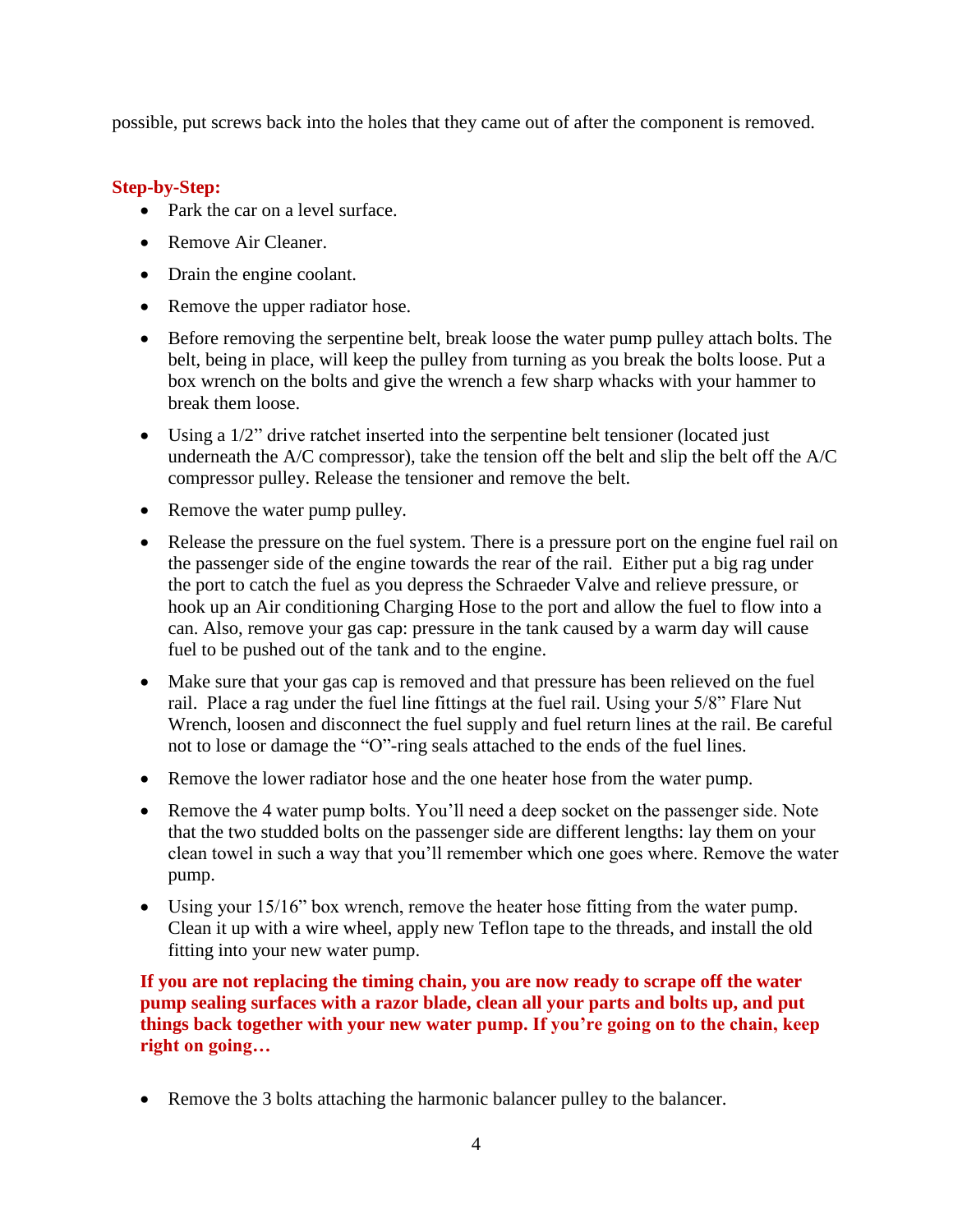- Remove the harmonic balancer center attach bolt. If you have a manual transmission car, put the car in gear and set the brake. This will keep the crankshaft from turning. If you have an automatic car, put your socket & ratchet on the bolt and give it a few whacks with a hammer to break it loose.
- Remove the pulley.
- Place an oil drain pan under the steering gear. Using your 5/8" flare nut wrench, remove the power steering fluid line from the steering gear located right in front of the harmonic balancer. This is going to leak, drip and make a mess for as long as you're working with the balancer, so be prepared to get fluid all over your hands and tools…
- Before attaching your balancer puller to the harmonic balancer, grease the threads on the puller's center bolt, and grease the swivel tip's friction surfaces. Now attach your custom-length balancer puller to the harmonic balancer and come up with a combination of sockets/extensions that will allow you to get a breaker bar onto the puller tool while avoiding contact with the steering gear, cross member, and radiator fan assembly. If you have cut your tool to the right length, you will be able to attach a 1/2" drive socket with a breaker bar without hitting the steering gear or the cross member.
- To keep the crankshaft from turning while tightening the puller center bolt on an automatic car, jam a long screwdriver in between the bolts that attach the puller to the balancer and allow the screwdriver to get jammed up against the power steering pump pulley. With the crankshaft jammed in this fashion, tighten the puller center bolt with a 12-point socket and your breaker bar. Due to the limited space, you will most likely have to tighten the bolt 1/12th of a turn at a time, and keep repositioning the socket. Start tightening the bolt to pull the balancer off the crankshaft. You may want to place some rags over towards the driver's side of the engine compartment just in case your grip slips on the breaker bar. There are lots of sharp, hard things for you to cut and bruise your knuckles on over there if your breaker bar were to slip… This is a tedious, slow, messy process (since the steering gear fluid line is soaking your tools with dripping power steering fluid). With a bunch of grunting, sweat, and cussing the guy who wrote this stinking article, the balancer will slowly come off the crank.
- Re-attach the power steering fluid line and tighten it.
- Remove the 7/16" hex head bolts attaching the timing chain cover. These bolts are very close to the cover itself, and you may need to use a thin-walled, 12-point, 1/2" drive socket to get a grip on them.
- The timing chain cover has a lower lip on it. This lip is captured when the oil pan is installed (during engine assembly, the timing chain cover is installed first, and then the oil pan is installed over this lip to capture and secure the cover and the lower gasket). These engines are actually not designed to have the timing chain cover removed without first removing the oil pan. Once you have removed the timing chain cover screws, you will, therefore, have to do a little twisting, prying and wiggling to get the cover and its lip to release from the oil pan. It's okay if you end the lip a little: it can be bent back afterwards. Just get the cover off. Wipe off the oil pan lip, and stuff a big rag into the opening to keep dirt, debris, crap and tools from being dropped into the oil pan.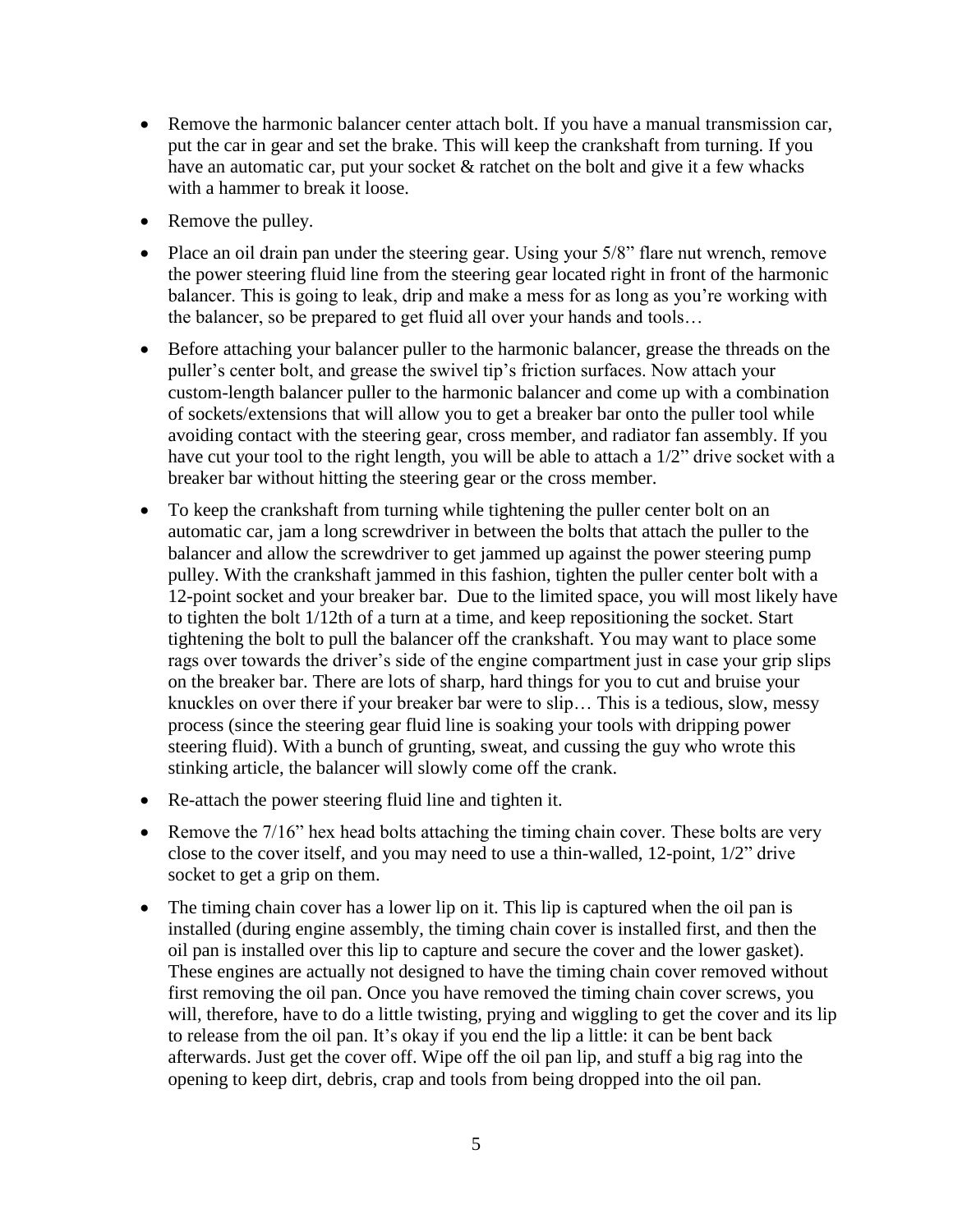- The two timing gears are each identified with a timing mark in the form of a little dot. Before pulling the gears off, I like to pre-align the dots so that I know that the new gears can simply be slipped right into place without any other alignment. You can install the harmonic balancer attach bolt in the crank so you can turn the crankshaft with your ratchet. Rotate the crankshaft so that the dots are right adjacent to each other (cam gear dot straight down, crank gear dot straight up). Now, if you use your hammer to whack the ratchet on your crank bolt, you can get the bolt out of the crank without the crank actually turning.
- Remove the 3 bolts attaching the cam gear to the cam. Use a hammer to whack your wrench or ratchet to keep the engine from turning over. Remove the gear and the chain.
- This next technique (Method 1) has received some criticism from some "purists," but I assure you it works. There are pullers available to pull the crank gear off the crankshaft. This gear, however, is pressed on pretty hard, and I've broken pullers and knuckles in unsuccessful attempts to get these gears off. I've also seen guys who use, and recommend, a torch to heat up the gear to get it off. Personally, I would never use an open flame in an engine compartment, especially since we just disconnected the fuel lines from the fuel rail… If you have a puller, use it. If it works, that's great. If not, here's how to get the gear off:

**Method 1:** With the crank gear "dot" pointing straight up, the keyway is also in a near-top location. This is the weakest point on the gear. Using your sharp chisel and your big hammer, put the chisel in between the two gear teeth right above the keyway. You can do it at an angle if you need to. I have best luck working from the driver's side of the engine compartment for this operation, but I'm right handed. Now give that chisel some confident whacks with your hammer. Space is limited, so you won't be able to get any over-the-shoulder type of swings, so just keep whacking away at that chisel. Don't whack the crank snout…! After a few whacks, the hardened heat treated crank gear will crack right at the keyway, and you can slip it off the crank with your bare fingers. I've had the gears crack in as little as 4 blows. The last one I did took about 50 solid hits, and then the gear broke right in half. This will not damage the crank, and it is perfectly safe to do (as long as you don't hit your fingers). I have had 100% success with this method in 25 years of replacing small block timing chains.

**Method 2:** This method has been used with success, and has been submitted by, BADMUDE (Ron). If splitting the gear with a chisel has you a bit nervous, you can obtain a  $\bullet$  thick steel bar about 6" long. Lay the bar across the front of the engine block just underneath the timing chain cover alignment pins. This will place the bar behind the crank gear. Now, using your trusty chisel and hammer, drive the chisel in between the steel bar and the timing gear. Do it just off centerline of the gear so the chisel does not go down and hit the crank snout. This will force the gear off the crank. If it doesn't budge, you'll have to go back to Method 1.

- Remove the 3 bolts attaching the harmonic balancer pulley to the balancer.
- The disassembly process is now complete. Take a little time now to clean things up. Use the razor blade on the front of the block to make sure you get all of the old timing chain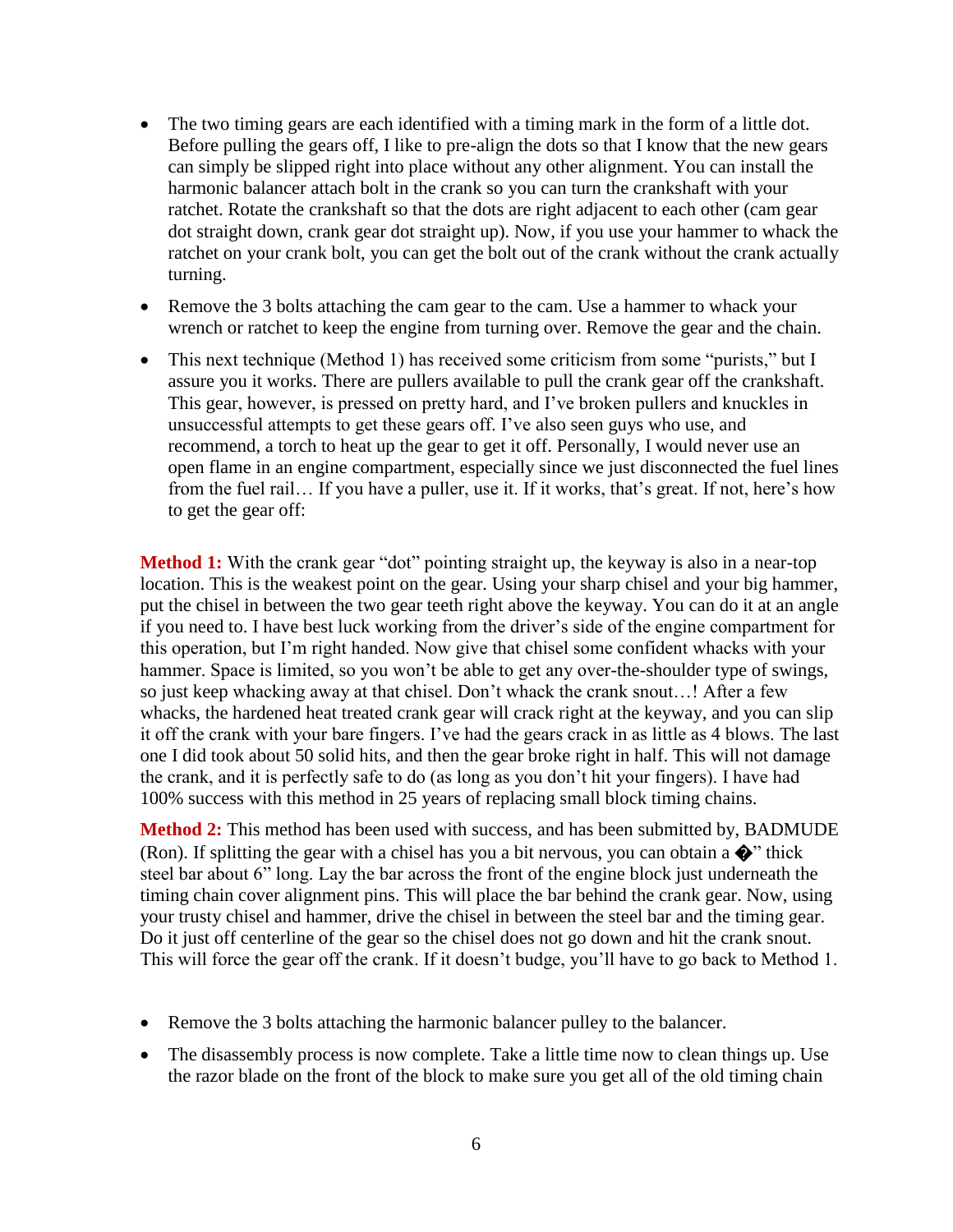cover gasket removed. Wipe things down, and clean up your timing chain cover and all of the hardware. Dry and sweep the floor, and get your tools cleaned up and organized.

- If your new timing chain has the option for one of three different installation positions, make sure you read and understand the installation instructions for correct installation. I almost always install my chains "straight up," unless I have accurately degreed the camshaft and determined that an offset is needed to correct some deficiency. This is seldom the case.
- Clean up the crankshaft snout. If there are any burrs on the snout or on the keys in the snout, smooth with a file or emery cloth. Wipe it all clean.
- Slip the new crank gear onto the crank snout as far as it will go. Make sure that you are using the correct keyway alignment slot if you have a gear cut for multiple alignment choices. Using an appropriate-sized socket from your 1/2" drive socket set, place a socket over the crank snout and against the front face of the crank gear. Tap the socket with your big hammer until the gear is seated on the crank. There's not much space for tapping, so you'll need to tap using a lot of short blows using the side of the hammer. If you don't have a big socket to tap the gear into place, you can tap on the gear directly with a plastic dead-blow mallet or find some other object to tap against. You just don't want to hit any of the gear teeth directly with a metal hammer. Breaking a tooth off your new gear is a real drag.
- Temporarily slip the cam gear onto the cam. Check your alignment dots and verify that they are still pointing straight together. The crank may have moved slightly during the gear splitting process. Turn the crank or the cam as required to make the dots line up perfectly. Remove the cam gear.
- Slip the chain over the cam gear. With the cam gear dot pointing straight down, engage the chain with the crank gear and slip the cam gear onto the cam. If you hold your tongue just right, you'll get it right the first time. If not, you might have to pull the gear back off the cam and shift things over a tooth. Once you have the gear and chain in place, take a good look at the dots to make sure they are really aligned. One tooth off is pretty noticeable. Once you're sure it's right, put the 3 bolts into the cam gear and tighten it up. Torque to 20 ft/lbs. I now like to install the crank bolt and turn the crankshaft over with my ratchet two times and watch as the dots come together just to make sure that they REALLY do line up. I wouldn't want to do this job twice…
- Since the timing chain cover is not designed to be installed after the oil pan is in place, I now do a little cover modification to ease the installation process. If you do not do this mod, you will have one heck of a time installing the cover with the lower seal, and chances are that the seal will leak. On the lower inside surface of the cover, there is a lower seal backing doubler welded in place. This doubler runs the entire length of the curved, lower seal. Using a bench grinder, a high speed cut-off wheel, a ball grinder, or your teeth, trim about 3/8" off of both ends of this doubler. Smooth and deburr the cut edges.
- Knock the old front seal out of the timing chain cover using a screwdriver and a hammer. Make sure you provide some backing for the cover when you do this, or you can distort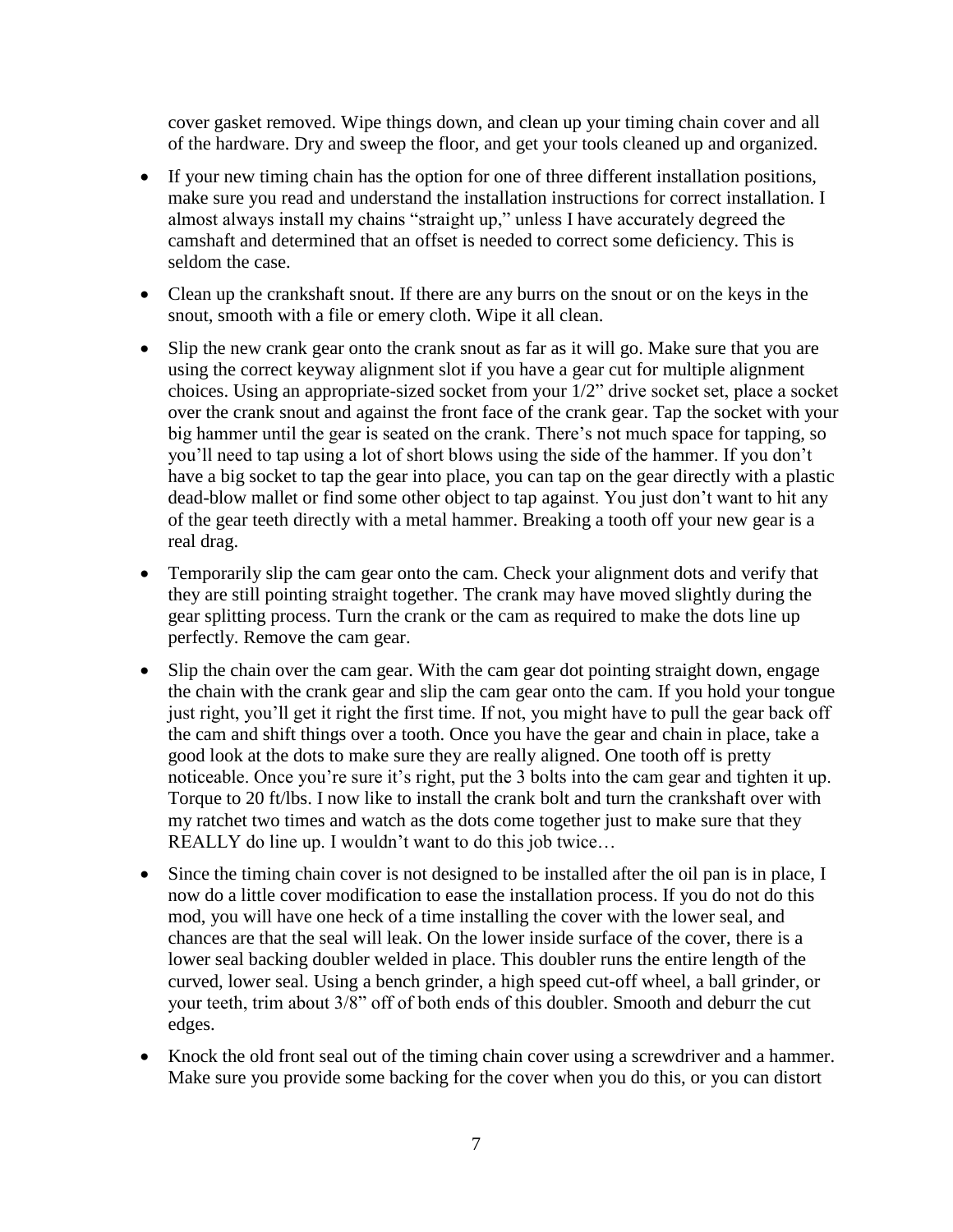the cover pretty badly. Using one of your handy 1/2" drive sockets as backing, tap the new front seal into the cover.

- Pull the rag out of the oil pan opening.
- Temporarily install the timing chain cover lower seal into the cover. The seal, at its ends, has a little flared-out tip. Cut these flared-out tips off of both ends with a razor blade to make the seal straight. Now, test-fit the cover to the block and practice installing it. Normally, you need to install the lower edge of the cover first, push downwards on the cover to slightly compress the lower gasket, then push the cover in towards the block, engaging the alignment pins. You don't have to install it all the way – just make sure you think it's gonna' go and that you have the technique down…
- Apply a thin coat of silicone sealant to the timing chain cover gasket and stick the gasket to the front of the engine block.
- Apply a bead of silicone to the timing chain cover lower seal lip and stick the lower seal into position in the cover. Center it up. Apply a thin bead of silicone around the timing chain cover gasket surface. Apply a bead of silicone to the lower seal, and place a big wad of sealant right on both ends of the lower seal.
- Making every effort not to get the silicone all over your hands and the car, install the timing chain cover using the technique you practiced earlier. Get the lower edge in first, then push down and back to engage the alignment pins. Get a couple of the lower screws into the cover to hold it in place. Don't tighten them yet. Now get the rest of the screws into the cover just finger tight. Once they're all there, take some of the excess silicone that has squeezed out of the lower seal end areas, put it on the end of your finger, and mash it into the area right at the ends of the lower seal, both sides. Wipe your hands off, and tighten up the timing chain cover. Once tight, wipe off excess sealant.
- Wipe out the inside bore of the harmonic balancer and make sure there are no burrs. I like to take a little 400-grit sandpaper and smooth out the bore just to make sure, then clean it well. Apply a thin coat of assembly lube to the outside diameter of the harmonic balancer where the front seal will ride. Apply a thin coat of assembly lube to the inside diameter of the balancer. Clean the balancer attach bolt, making sure there is no dirt in the threads, and apply a thin coat of assembly lube to the bolt threads.
- Place the harmonic balancer onto the crankshaft, aligning it with the keyway. You can install it in one of two ways:
	- **1.** Buy a Grade 8 bolt of the same thread size as the attach bolt, except make it about 3/4" longer. Lube the threads, use the thick washer off of the "real" bolt, and use the long bolt to pull the balancer onto the crank. Once the balancer has been pulled onto the crank about  $X$ ", remove the long bolt and use the "real" bolt. Keep tightening and pulling the balancer on until you can torque the bolt to 60 ft/lbs. Then remove the bolt.
	- **2.** Your second option, if you can't get a suitable bolt to do the job, is to use the "real" bolt. Problem is, this bolt is too short to engage in the threads after you first slip the balancer onto the crank. Using a plastic dead-blow hammer, you can tap the balancer onto the crank far enough that the bolt will engage. There is very